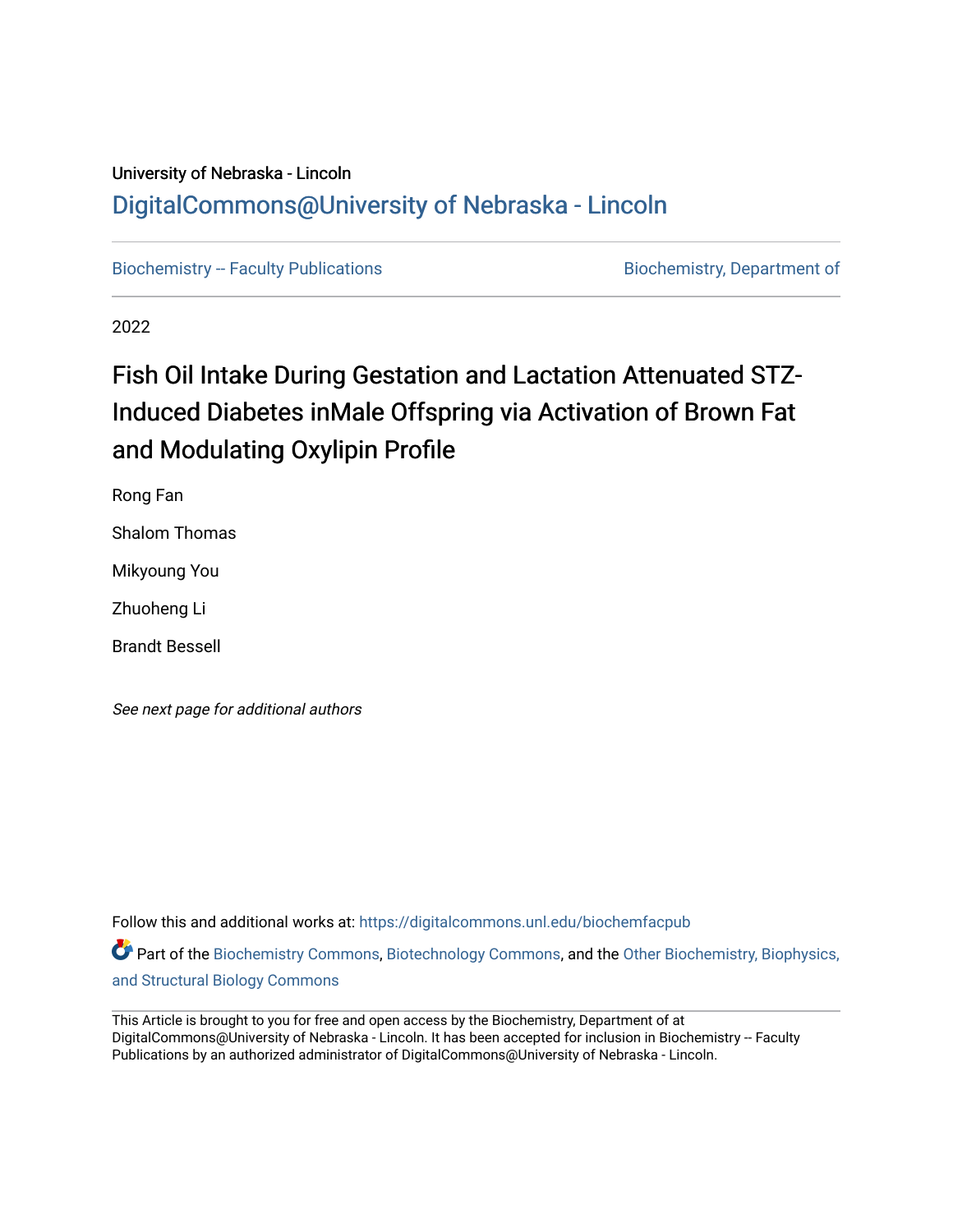## Authors

Rong Fan, Shalom Thomas, Mikyoung You, Zhuoheng Li, Brandt Bessell, Bhanwar Lal Puniya, Tomáš Helikar, Zhenhua Liu, and Soonkyu Chung